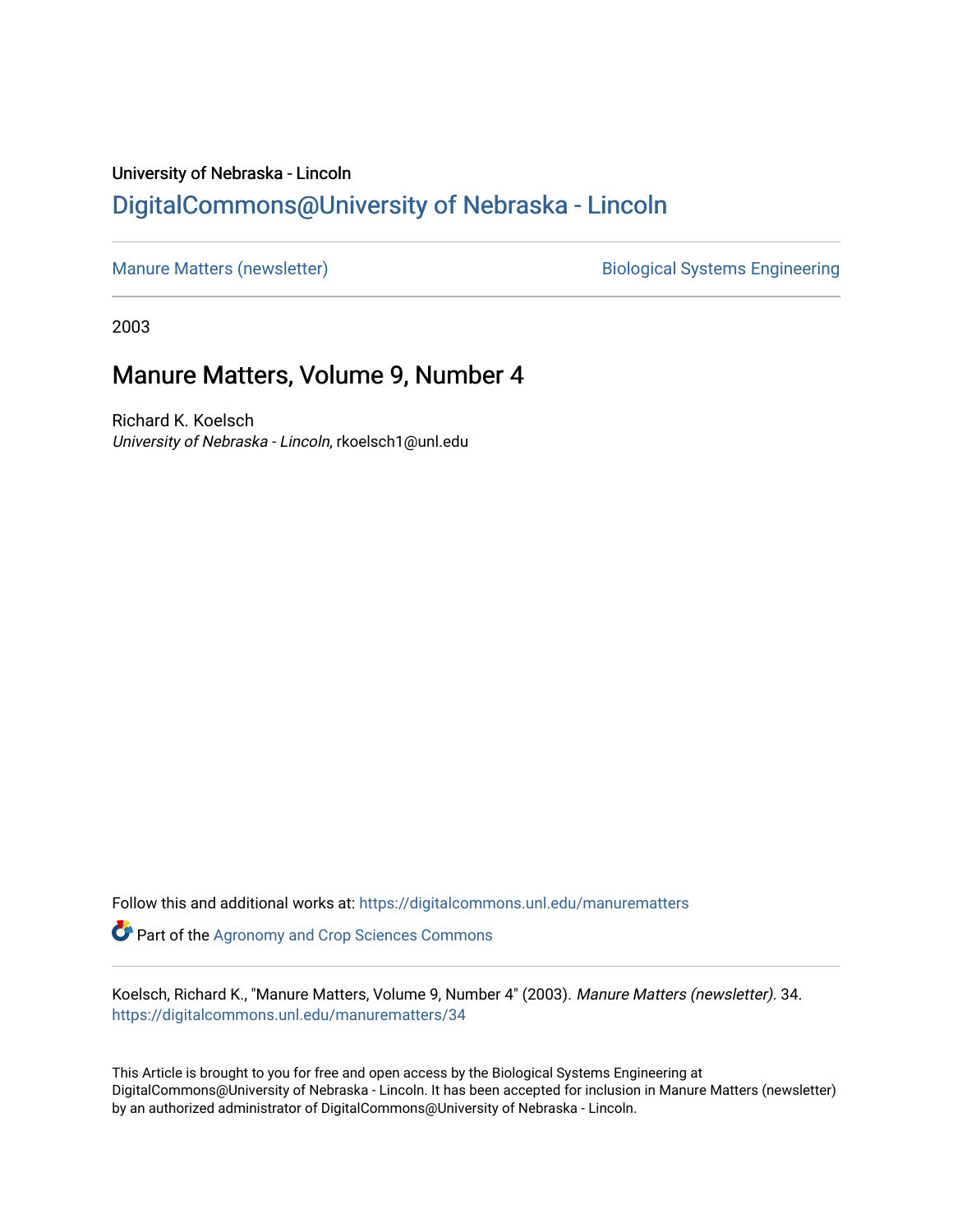**UNL's Livestock Environmental Issues Committee** Includes representation from UNL, Nebraska Department of Environmental Quality, Natural Resources Conservation Service, Natural Resources Districts, Center for Rural Affairs, Nebraska Cattlemen, USDA Ag Research Services, and Nebraska Pork Producers Association.

**Contact:** Chris Henry 217 LW Chase Hall University of NE Lincoln, NE 68583 (402) 472-6529 chenry@.unl.edu



## New EPA Rules Targeting Livestock and Poultry Industry

Rick Koelsch, Livestock Environmental Engineer, Biological Systems Engineering and Animal Science Departments

Congress passed the Clean Water Act (CWA) in 1972 to "restore and maintain the chemical, physical, and biological integrity of the Nation's waters." Among its core provisions, it prohibits the discharge of pollutants from a point source to waters of the United States except as authorized by an NPDES permit. EPA's regulation of concentrated animal feeding operations (CAFOs) under the CWA dates to the 1970s. EPA established effluent guidelines for feedlots in 1974 based on the best available technology that was economically achievable for the industry. CAFO regulations issued in 1976 determined which animal feeding operations (AFOs) were defined or could be designated as CAFOs under the CWA and therefore subject to NPDES permit regulations.

The new CAFO rules that took affect April 14, 2003 were adopted within the authority of the 1972 CWA to address changes in the animal feeding industries. The final rules are more inclusive of all livestock and poultry sectors, removed several registration exemptions, reflect a greater focus on land application of manure and wastewater, and emphasize accountability, inspections, and record keeping while retaining appropriate state flexibility. The rule eliminates current permitting exemptions and expands coverage over types of animals in three important ways: 1) the rule eliminates the exemption that excuses CAFOs from applying for permits if they only discharge during large storms; 2) the rule eliminates the exemption for operations that raise chickens with dry manure handling systems; and 3) the rule extends coverage to immature swine and immature dairy cows.

The new rule will affect large livestock and poultry operations. Large CAFOs are defined in the rule as operations raising more than 1,000 cattle, 700 dairy cows, 2,500 swine, 10,000 sheep, 125,000 chickens, 82,000 laying hens, and 55,000 turkeys in confinement. The timeline for compliance with these regulations are summarized in the table below: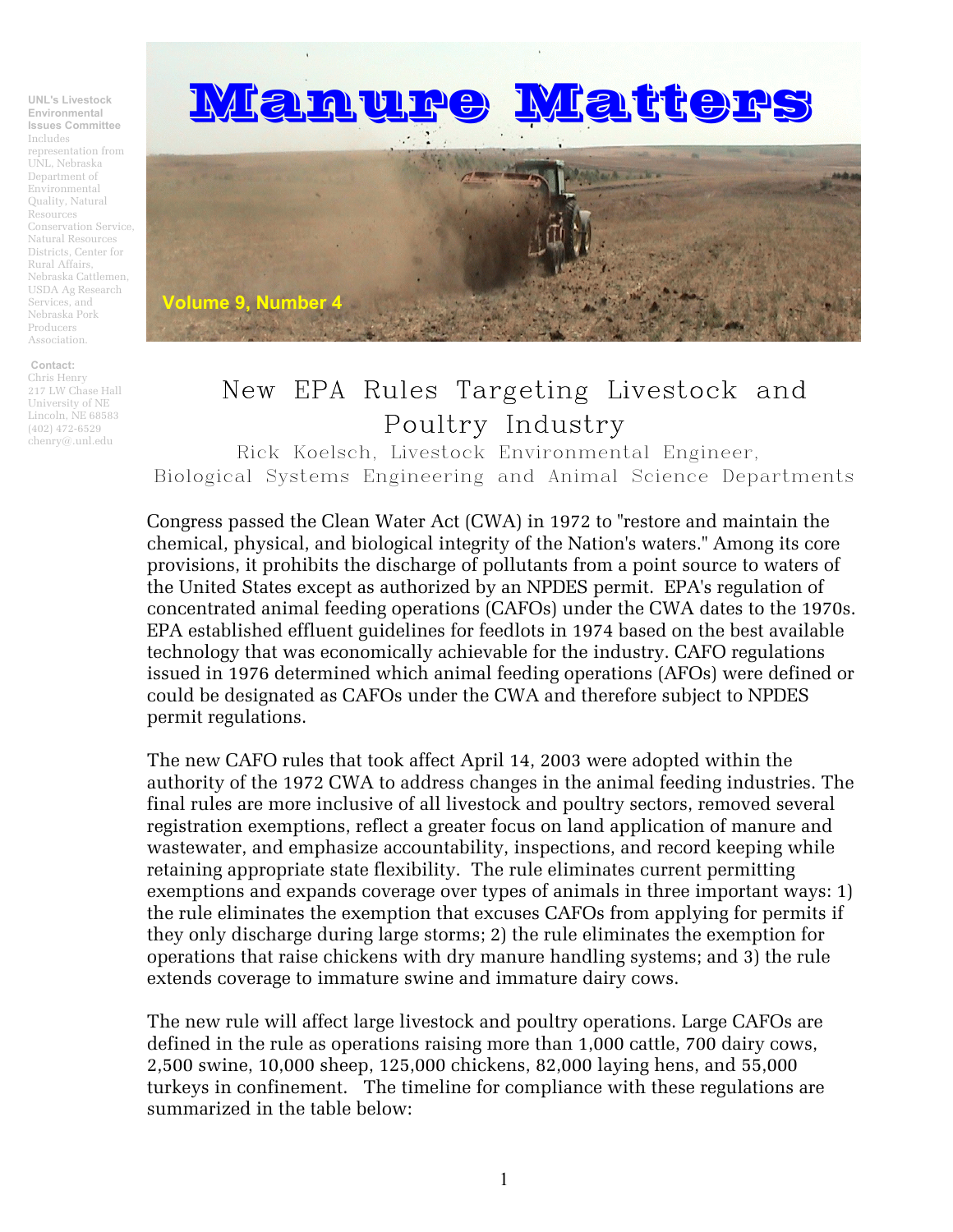**UNL's Livestock Environmental Issues Committee** Includes representation from UNL, Nebraska Department of Environmental Quality, Natural Resources Conservation Service, Natural Resources Districts, Center for Rural Affairs, Nebraska Cattlemen, USDA Ag Research Services, and Nebraska Pork Producers Association.

**Contact:** Chris Henry 217 LW Chase Hall University of NE Lincoln, NE 68583 (402) 472-6529 chenry@.unl.edu

**Type of Operation Permit Application Deadline**  *Existing animal operation historically defined as a CAFO by EPA rules:* And operating with current NPDES permit. 180 days prior to expiration of current permit But operating without a NPDES permit. Immediately *Existing animal operation NOT historically defined as a CAFO by EPA rules:* But now a CAFO. No later than April 12, 2006 Due to its original size but now a CAFO But to its originar size but now a CATO  $\left| \begin{array}{c} 90 \text{ days after expansion} \end{array} \right|$ Due to the species not being included in the original EPA rule but now a CAFO following expansion. April 12, 2006 or 90 days after expansion, whichever is later *New animal operation*  Large enough to be a CAFO, thus considered a new source. 180 days before beginning operation

To help these livestock operations meet the rule's requirements, Congress increased funding for land and water conservation programs in the 2002 Farm Bill. The Environmental Quality Incentives Program (EQIP) was authorized nationally at \$200 million in 2002 and will ultimately go up to \$1.3 billion in 2007; 60 percent of those funds must go to livestock operations. In Nebraska, NRCS has designated 20% of their EQIP funds to specifically assist confinement livestock and poultry operations.

The University of Nebraska is helping the livestock and regulatory communities with the implementation of these new regulations. Key activities hosted to date include the following:

A UNL's Livestock Environmental Issues committee hosted a one-day workshop and planning session with EPA representation for key stakeholder groups in Nebraska (50 people in attendance) including the leadership of the livestock and poultry industry.

A UNL Cooperative Extension in cooperation with agricultural commodity associations sponsored six regionally distributed workshops targeting livestock and poultry producers attended by 215 people and a Feedlot Roundtable series of presentations attended by about 125 feedlot representatives.

A UNL faculty co-leads a four state (EPA Region 7) project that has hosted a two-day workshop, co-sponsored by EPA Region 7, for the regulatory community on CAFO Regulation Implementation. The focus of the workshop was to share land grant university research relevant to four key issues being addressed by the CAFO regulations. Delegations from the state environmental quality agencies in NE, KS, IA, and MO as was as EPA Region 7 and the EPA Ag Compliance Assistance Center (Ag Center) participated. Additional activities targeting CAFO regulations are being planned jointly with EPA Region 7.

A UNL Faculty lead a national effort involving 15 land grant university faculty and several EPA representatives to develop a series of CAFO Regulation Fact Sheets. A